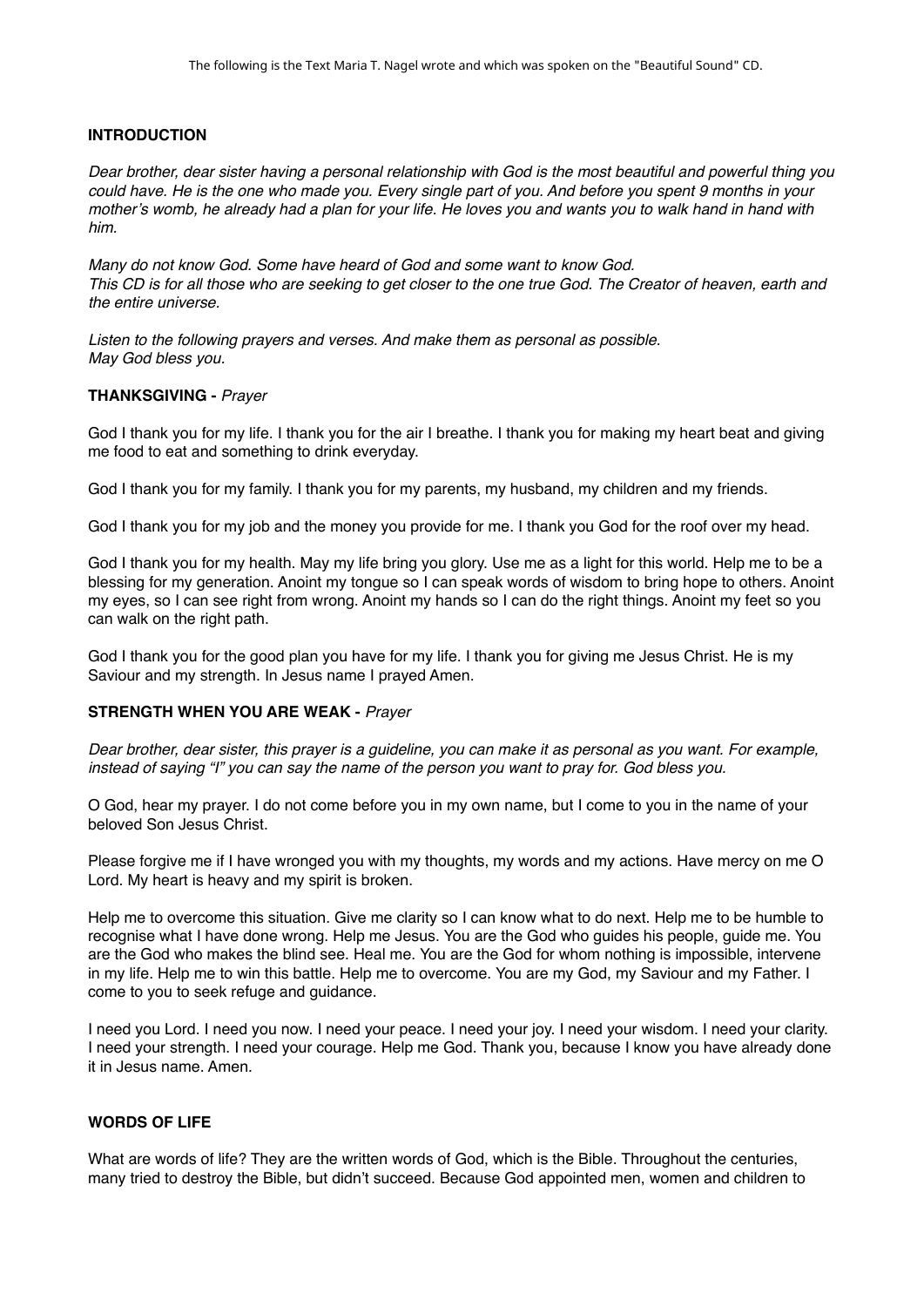### **Make it Personal**

protect the Bible, share it distribute it and even translate the Bible so you could one day hold it in your hands and read it in your own language.

Psalm 119:105 says that *the word of God is a lamp at our feet and a light on our path.* It also says in Hebrews 4:12 that *the word of God is alive and active*.

In 2 Timothy 3:16-17 it is written: " *All Scripture is God-breathed and is useful for teaching, rebuking, correcting and training in righteousness, so that the servant of God may be thoroughly equipped for every good work.*"

The Bible is a manual God left for you. It has solutions for every problem or situation you might encounter in your lifetime. Reading the Bible and meditating on its words, is the key to a fulfilled life on earth.

There are two ways to read Bible verses. The first way is to read it just as it is written and the second way is to make it personal. Why don't we try it together?

### **Encouragement** 2 Corinthians 4:8-9

**Normal way:**  我们四面受敌,却不被困住。心里作难,却不至失望。 遭逼迫, 却不被丢弃。打倒了, 却不至死亡。

### **Personal way:**

*I am* hard pressed on every side, but not crushed; perplexed, but not in despair; persecuted, but not abandoned; struck down, but not destroyed.

### **Encouragement** 2 Tim 1:7

Normal way: 因为神赐给我们, 不是胆怯的心, 乃是刚强, 仁爱, 谨守的心。

**Personal way:** *For God has not given me a spirit of fear and timidity, but of power, love, and self-discipline.*

### **Encouragement** Deuteronomy 31:6

**Normal way:**  你们当刚强壮胆,不要害怕,也不要畏惧他们,因为耶和华你的神和你同去。他必不撇下你,也不丢弃你。

#### **Personal way:**

*I am* strong and courageous. *I am* not afraid or terrified because of them, for the LORD *my* God goes with *me*; he will never leave *me* nor forsake *me*.

#### **Encouragement** Isaiah 41:10

**Normal way:** 

你不要害怕,因为我与你同在。不要惊惶,因为我是你的神。我必坚固你,我必帮助你,我必用我公义的右手 扶持你。

**Personal way:**  *I am not* afraid, for *you are with me*. *I am not* discouraged, for *you are my* God. *You* will strengthen *me* and help *me*. *You* will hold *me* up with *your* victorious right hand.